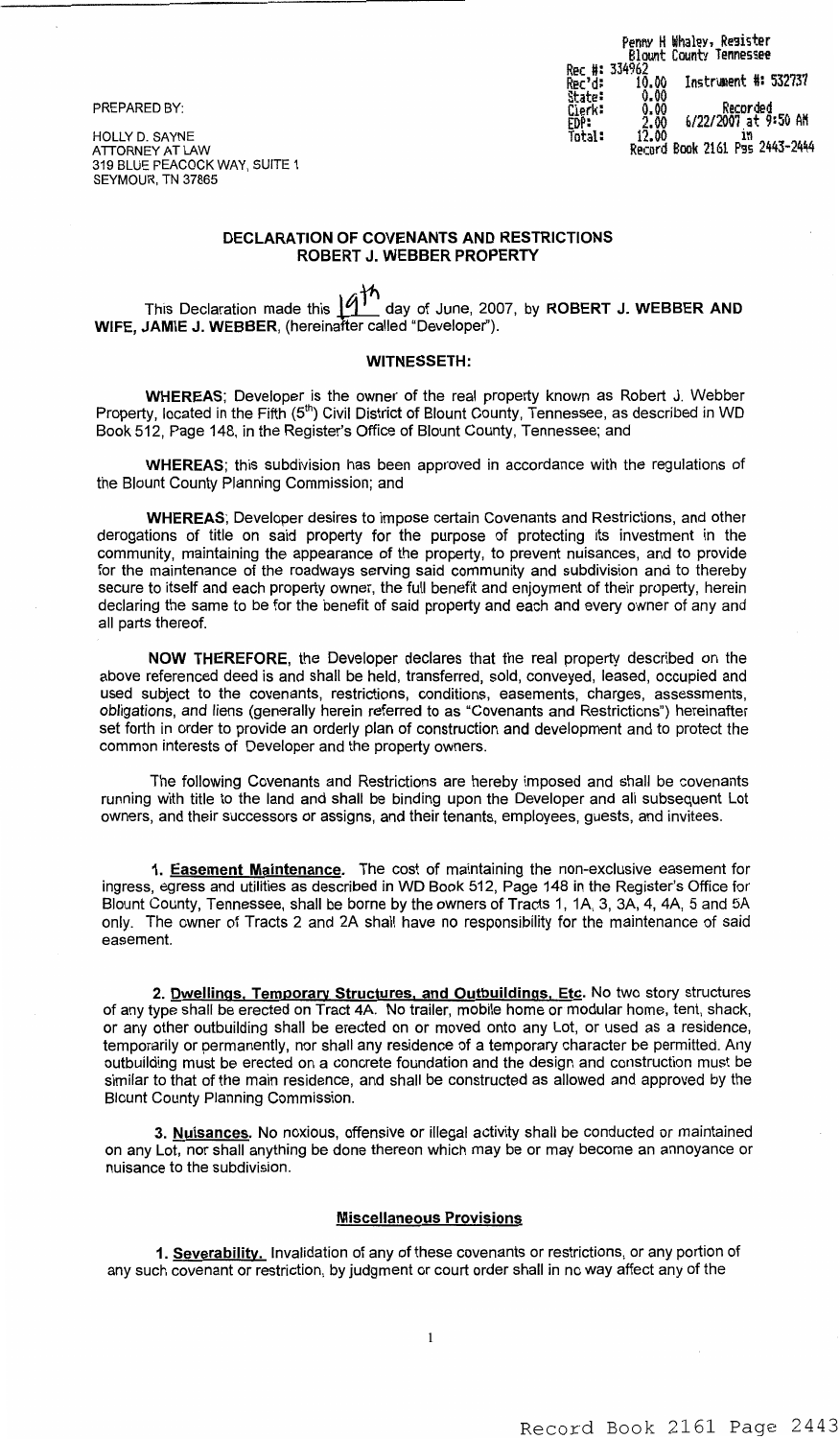other provisions, or any portion thereof, which shall remain in full force and effect. To this end the provisions of these Restrictive Covenants are declared to be severable.

**2. Compliance With Laws.** Subject to the rights of reasonable contest, each Owner shall promptly comply with the provisions of all applicable laws, regulations, ordinances, and other governmental or quasi-governmental regulations with respect to all or any portion of the Property.

**3. Notice.** All notices or requests required shall be in writing. Notice to any Owner shall be considered delivered and effective upon personal delivery, or three days after posting, when sent by certified mail, return receipt requested, to the address of such Owner on file in the records of the Sevier County Trustee's Office at the time of such mailing. General notices to all Owners or any classification thereof need not be certified, but may be sent regular first class mail.

**4. No Reverter.** No restriction or provision herein is intended to be or shall be construed as a condition subsequent or as creating any possibility of *reverter.*

**IN WITNESS WHEREOF,** the undersigned has executed this instrument the day and year first above written.

ROBERT J. WEBBER

eliler IIF J WFRI

STATE OF TENNESSEE

COUNTY OF BLOUNT

Before me, the undersigned authority, personally appeared the within named bargainors, **ROBERT J. WEBBER and wife. JAMIE J. WEBBER** with whom I am personally acquainted (or who proved to me on the basis of satisfactory evidence) and who acknowledged that they executed the foregoing instrument for the purposes therein contained.

WITNESS my hand and Official Seal in said State and County this the 19th day of June, 2007.

<u>COOL</u> D. Say 1.<br>Wota Public My Commission Expires: 3\_24-2010